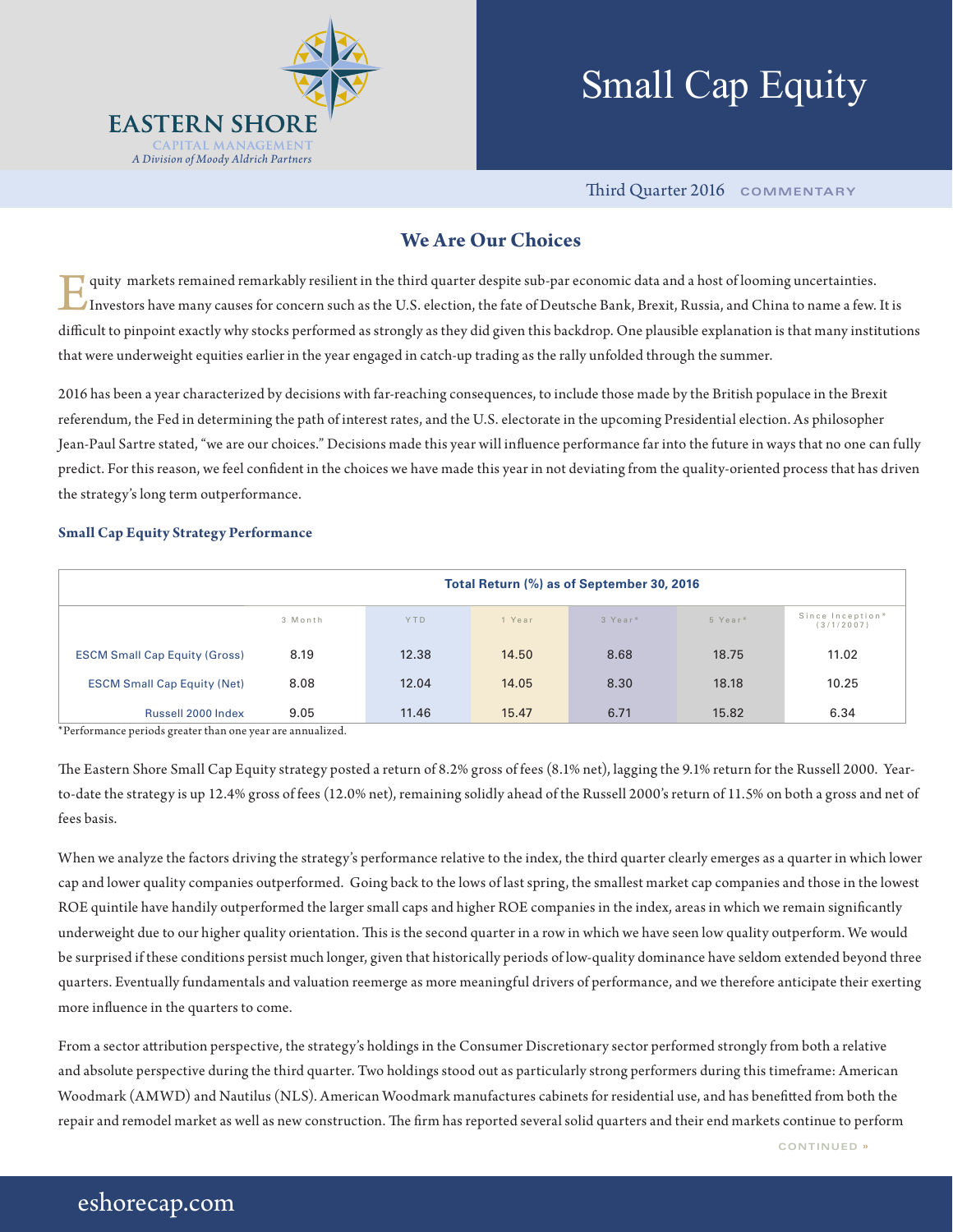

well. Nautilus is a manufacturer of premium fitness equipment. The firm continues to innovate with new products and smart acquisitions that have allowed the company to grow earnings at a mid-teens rate. Nautilus has no net debt and generates significant free cash flow.

The strategy also benefitted from contributions among Technology and Health Care holdings. Pharmaceutical and biotechnology stocks experienced strong absolute performance this quarter driven by a number of factors. Trial results and product approvals maintain their positive overall momentum and the merger activity that has characterized the last few years continued, with Pfizer buying mid-cap biotech firm Medivation in September. Greed overcame fear in the space as smaller companies continue to demonstrate leadership in some leading therapeutic categories, a point bolstered by ongoing interest from larger peers.

Technology performed strongly as well, with semiconductors, semi-equipment and telecom equipment generating particularly robust returns. Mergers and acquisitions continue to abound among semiconductor firms, and this quarter one of our holdings, Intersil (ISIL), agreed to be acquired by a larger Japanese peer for a premium in excess of 40%. Heightened merger and acquisition activity should continue as larger companies search for growth in new areas such as the internet of things (IoT), which is perhaps best illustrated by the trend of bringing more sensing capability into the automobile. In addition, it is becoming apparent to the market that we are in a sweet spot with telecom equipment spending due to increased deployment by the large U.S. telecom players and by China as these areas endeavor to expand and improve their communication networks to accommodate unabated secular growth in data.

Producer Durables, while posting a positive absolute return, was the area in which the strategy struggled most during the third quarter from a relative return perspective. The strategy held two airlines whose stocks underperformed as investor sentiment on the broader industry has turned negative in the short- term. We have seen weaker pricing and greater competition than experienced in many quarters, leading some to speculate that the industry will regress back to the irrational growth and destruction of capital that it was known for in the past. We see scant evidence to support this conclusion: while capacity growth has exceeded expectations due to the huge tailwind of lower oil prices, it has been focused within a few specific markets. The industry remains extremely profitable, and continues to generate significant free cash flow. Airline stocks are very inexpensive and we continue to see value within this area.

| Q3 Top 5 Contributors                            |                    |                            | Q3 Top 5 Detractors                    |                    |                            |  |
|--------------------------------------------------|--------------------|----------------------------|----------------------------------------|--------------------|----------------------------|--|
| <b>Security</b>                                  | Avg. Weight<br>(%) | <b>Contribution</b><br>(%) | <b>Security</b>                        | Avg. Weight<br>(%) | <b>Contribution</b><br>(%) |  |
| <b>Cabot Microelectronics Corporation (CCMP)</b> | 2.11               | 0.50                       | Helen of Trov Limited (HELE)           | 1.08               | $-0.21$                    |  |
| <b>Intersil Corporation (ISIL)</b>               | 0.70               | 0.43                       | New Jersey Resources Corporation (NJR) | 0.89               | $-0.14$                    |  |
| <b>American Woodmark Corporation (AMWD)</b>      | 2.09               | 0.41                       | Team Health Holdings, Inc. (TMH)       | 0.62               | $-0.14$                    |  |
| <b>Ingevity Corporation (NGVT)</b>               | 1.35               | 0.40                       | Cyrus One, Inc. (CONE)                 | 0.78               | $-0.13$                    |  |
| Inphi Corporation (IPHI)                         | 0.98               | 0.37                       | Life Storage, Inc. (LSI)               | 0.63               | $-0.12$                    |  |

Please see disclosures at the end of this commentary.

#### **Outlook**

The data that we track with regard to the U.S. economy points to continued positive but sluggish growth, likely around 2%. It appears that the Fed is on track to raise short term rates in December, and we anticipate that the market will take this action in stride. One risk that we are tracking closely is a stronger U.S. dollar. The dollar is now close to a 3-month high, which would favor domestic revenues over foreign. This represents a positive for small cap equities relative to large, as they have significantly lower foreign revenue exposure than equities higher up the capitalization spectrum. The Fed will undoubtedly factor in dollar strengthening when evaluating interest rates. Our view is that while they are likely to raise rates at least once by year-end, they will continue to increase rates very gradually going forward.

## eshorecap.com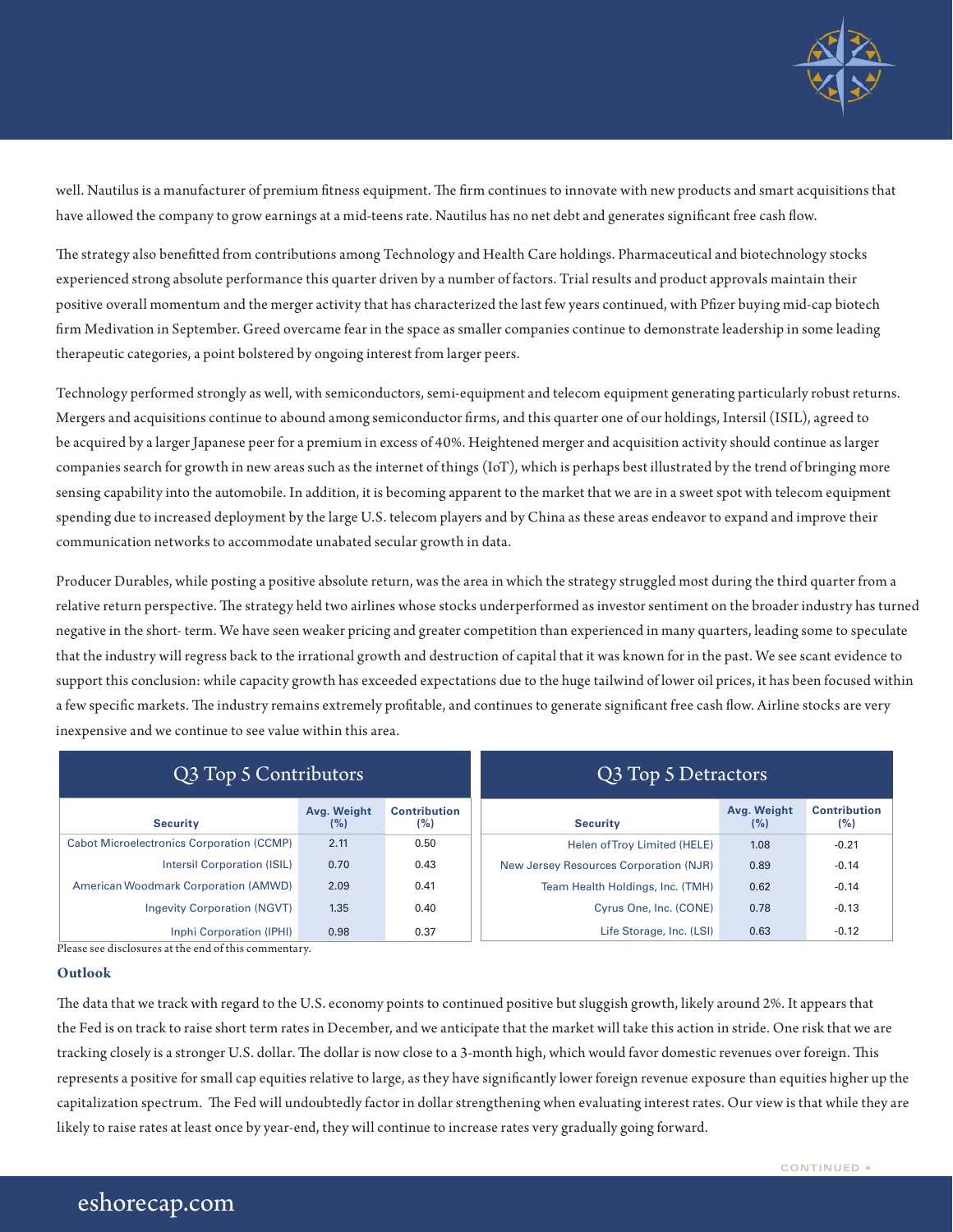

With regard to the U.S. election, the market is craving certainty and we would not be surprised to see volatility increase as November approaches. Both Hillary Clinton and Donald Trump have spoken about the real need for infrastructure spending, which should represent an overall positive for the economy and industrial companies. The U.S. has received virtually no fiscal stimulus since 2009, with the economy almost entirely reliant on monetary policy to heal our economic woes since that time. The Fed has essentially exhausted all options from a monetary policy perspective at this point. We anticipate that the next President and Congress will provide incentives for companies to increase investment in their businesses, contributing another source of economic growth. These incentives could take the form of a streamlined and lower corporate tax rate or a tax break for re-patriating foreign earnings and reinvesting a portion of them here in the United States. Economists and politicians are currently weighing the potential benefits and drawbacks of these approaches. The strategy is currently positioned to benefit from incentives such as these, and we continue to seek out additional opportunities among higher and improving quality industrial companies.

We are monitoring the energy complex closely as it has ripple effects through many areas of the economy. Both oil and natural gas are up over 50% from their February lows, which is a strong positive for industrial companies that have exposure to drilling and production. It appears that OPEC and some non-OPEC countries are close to agreeing on production limits which could set a higher price floor for oil. We are closely following a number of companies that will benefit if such an agreement is upheld.

The stock market seems fairly valued to us after rebounding from the lows of the first quarter. Small cap stocks are trading around 19x forward earnings, above their historical multiple. We continue to focus on finding high quality companies with defensive business models that are trading at reasonable valuations. We are also looking for companies with specific catalysts and superior growth profiles, and will be opportunistic with improving quality companies that fit our criteria. While the market overall might be fairly valued, we are focused on these specific opportunities that in the past have helped the strategy to generate strong absolute and relative performance.

As mentioned earlier, we would not be shocked if the market becomes more volatile as the quarter unfolds, though ultimately we are not anticipating any major positive or negative moves in the near term. What would break equity markets out of this pattern? The most obvious catalyst for an upward move would be a resumption of broad based earnings growth. The U.S. has experienced low to negative earnings growth for over a year now. Three main themes have emerged from the many conversations we have had with management teams during the quarter: business remains stable though not outstanding, customers are cautious, and companies are controlling those elements that they can control. At some point in the next several months we expect a more positive outlook from companies, particularly once we have the election and a rate hike behind us. Regardless of what comes our way, we will continue to invest in high quality companies with durable business models trading at reasonable valuations. Over the long term this process has served us well and we expect that it will continue to do so in the future.

Thank you for your interest in Eastern Shore. Please feel free to contact us with any questions.

CIO, Partner & Portfolio Manager Partner, Portfolio Manager Partner, Portfolio Manager *rbarringer@eshorecap.com jobrien@eshorecap.com swestwood@eshorecap.com*

**ROBERT C. BARRINGER, CFA JAMES M. O'BRIEN, CFA SARAH L. WESTWOOD, CFA, CMT**